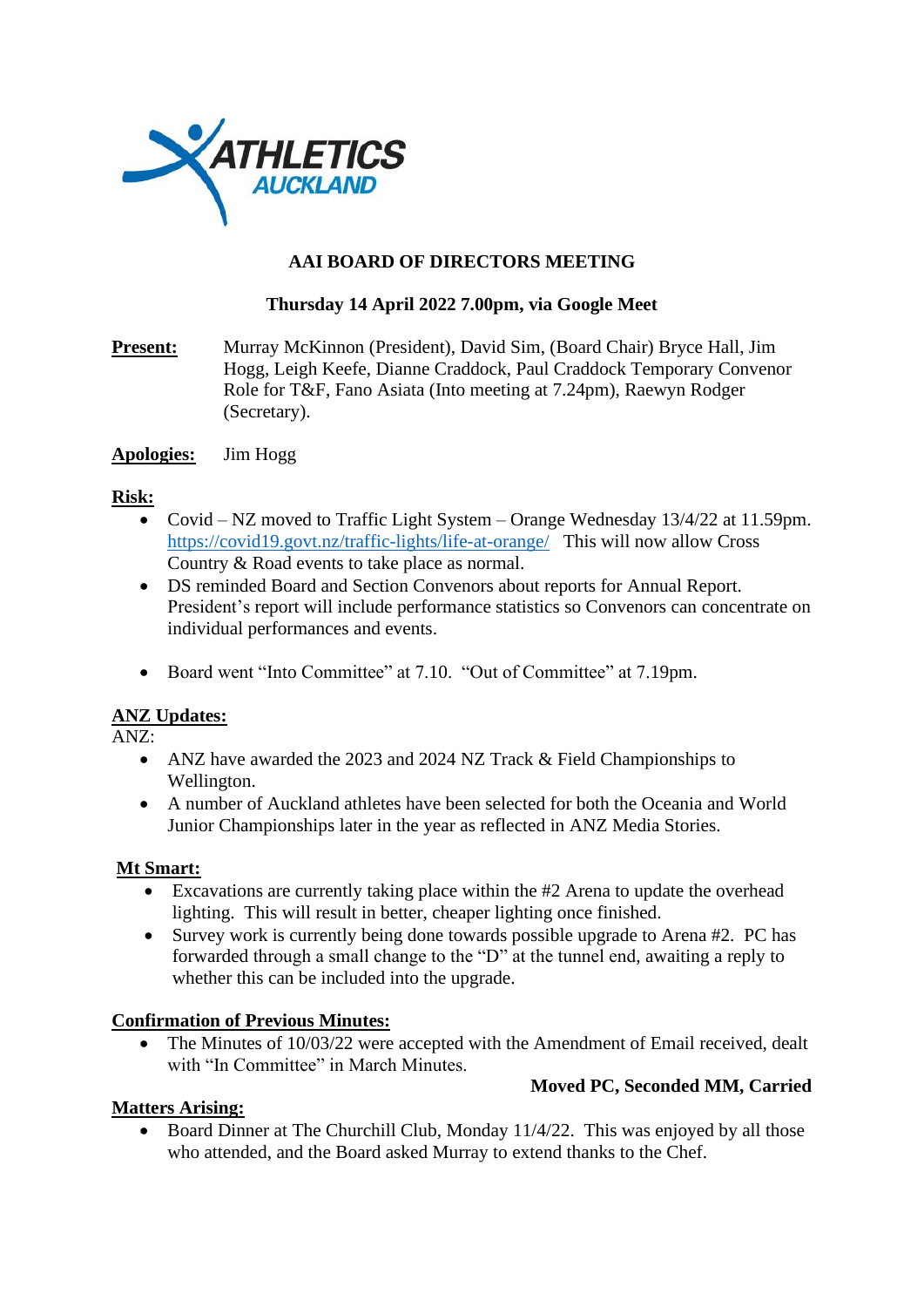• 2022 AAI AGM 28/7/2022. Nomination Forms and Timeline will be forwarded to clubs during the next week.

## **Correspondence:**

- **In:**
- Emails received and discussed "In Committee Discussion"
- ANZ emails on New Season Database
- Email from Life Member Dave Norris re NZ T&F Championships
- Draft Manukau Sport Bowl Master Plan.
- Email from Hibiscus Coast Club advising the club will be re-affiliating for the 2022/23 season.

**Out**:

• Club Emails – New Season/Various.

## **Financial Management:**

**Monthly Financials:** 1/03/22 – 31/03/22 Financial Statements passed.

## **Moved BH, Seconded MM, Carried**

- RR to contact Auditors.
- RR tabled Comparison of Registration Numbers per club per age group for 2020/21 and 2021/22 seasons.
- BH advised that he and MM have held Annual Reviews with Fiona Free (Event Coordinator) and Neil Bartlett (Coaching Manager) and provided them with new Contracts.
- Athletics Auckland Motion to apply to New Zealand Community Trust for assistance with Salary costs from 6/6/2022 to 29/4/2023 for Coaching Development Manager \$26,350.08, Competitions Coordinator \$32,937.60 and 6/6/2022 to 31/3/2023 Sport Development Officer \$25,704 and Social Media Officer \$9,450. Total amount \$94,441.68.

## **Moved Paul Craddock, Seconded David Sim, Carried**

• PC asked the Board to consider a Grant application to be submitted from Track & Field to upgrade the current Hammer Cage with a newer construction as part of the Track upgrade currently being looked at by the Auckland Council. Board asked that T&F investigate costings and time frames and report back at the May Board Meeting.

## **Reports:**

#### **Reports from Sections and Staff tabled. XCR**.

- Website calendar now updated with all AAI and ANZ (Championship) events. The Rotorua Marathon including the NZ Masters Championship has been rescheduled to 17th September 2022.
	- DC explained the format for the XCR calendar this season with the first Centre Race following a different programme. Auckland Cross Country Mixed Distance Racing has been scheduled for 14<sup>th</sup> May at Barry Curtis Park and will consist of 3 events; time starts; 1pm, 2pm, 3pm. Competitors can choose different distances within each time slot with all age grades competing together. This race will be open to unregistered competitors at a higher entry fee.